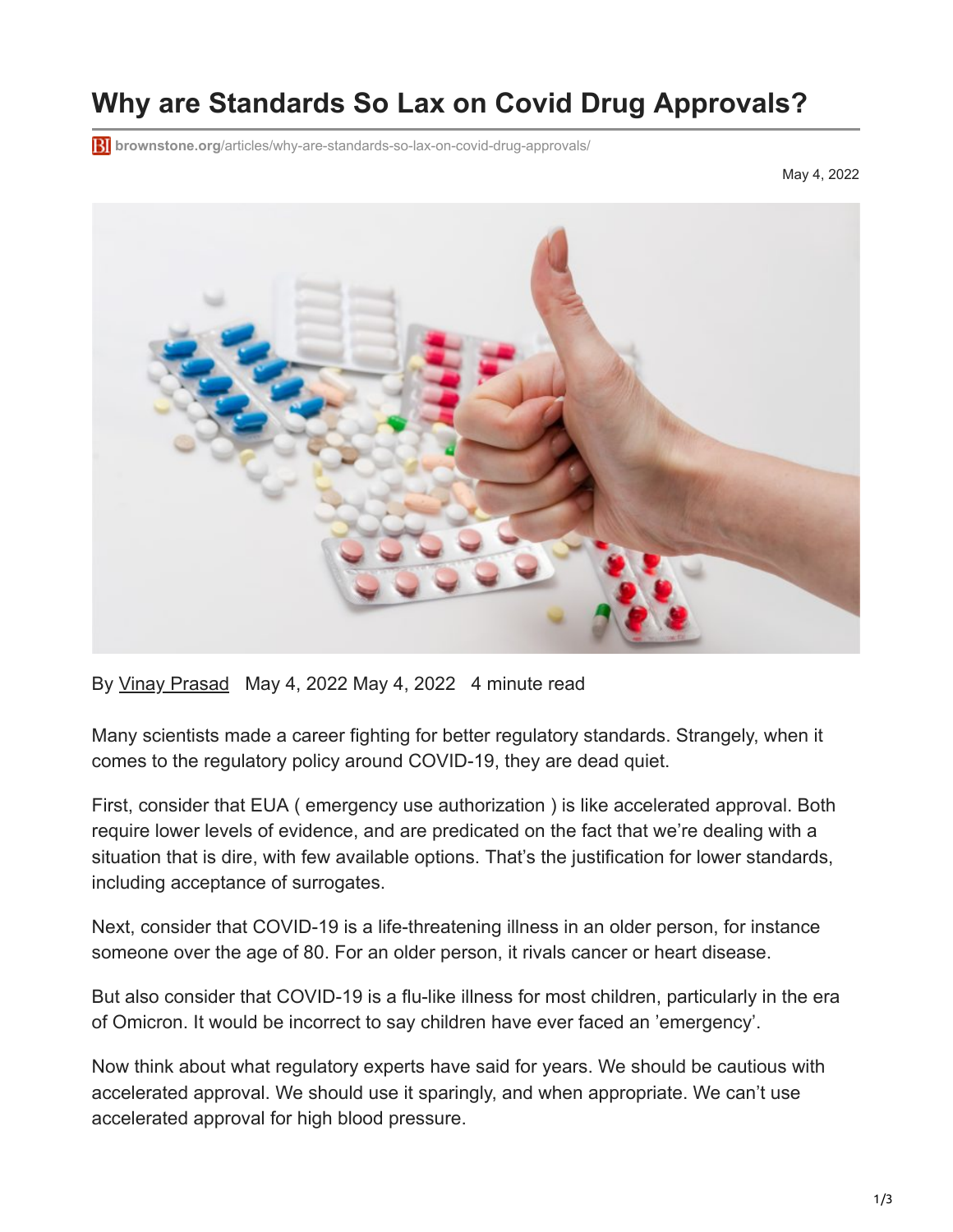It's naturally follows from this logic that the use of EUA for kids was unjustified. There was no emergency in those ages. The IFR was always comparable with flu. The appropriate regulatory pathway was biological licensing authorization. However, with the exception of a single article that I co-authored in the BMJ, I'm not aware of any one making this case.

Regulatory experts have told us for year that if outcomes are generally favorable, you need a very large randomized control trial to show a benefit. You can't use a surrogate endpoint. They say, you have to use a measure of what matters to people. This means we should not accept disease-free survival, as it is an unreliable surrogate for adjuvant breast cancer.

But now think of boosting a 20-year-old man. Antibody titers are also an unreliable surrogate endpoint. Boosting 20-year-olds should not come under the auspices of an EUA. You should do a very large randomized trial to show it has a benefit. And if you can't run the trial because the sample size is too large that tells you something about how marginal the effect size is.

Think about what regulatory experts said about aducanumab. They said that only 6% of all Alzheimer's patients would be eligible for the trial. Therefore, we should be careful about generalizing.

Similarly, take Paxlovid. The only trials that have been published to support its use are in unvaccinated people. There are zero trial data published for vaccinated people. And yet the majority of the uses in vaccinated people.

Why are the experts who say you can't extrapolate aducanumab to all's Alzheimer's patients not saying you can't extrapolate Paxlovid to all vaccinated people?

Why are those who say accelerated approval is abused not saying that EUA authority is abused when you move to children, who face thousandfold less times the risk?

Why are the same people who say we need large randomized trials for clinical outcomes for blood pressure pills dead silent on the question of boosting adolescents?

There are at least 3 possible reasons:

Number one. They have not made the connection between the same principles in their mind. This explanation should be rejected. Because you would have to be quite dense to not see the parallels.

Number two. They think that it is a stronger argumentative position to press the issue in the world of non COVID-19 drugs than COVID-19 drugs. This is the great blunder of their thinking. When you push for the equal application of rational principles, you must push for the equal application of rational principles. If you think you can omit or make sacrosanct some category, then you are irrational. And your opponents can rightly argue that their categories should be exempted. Why should cancer have a higher standard than COVID?